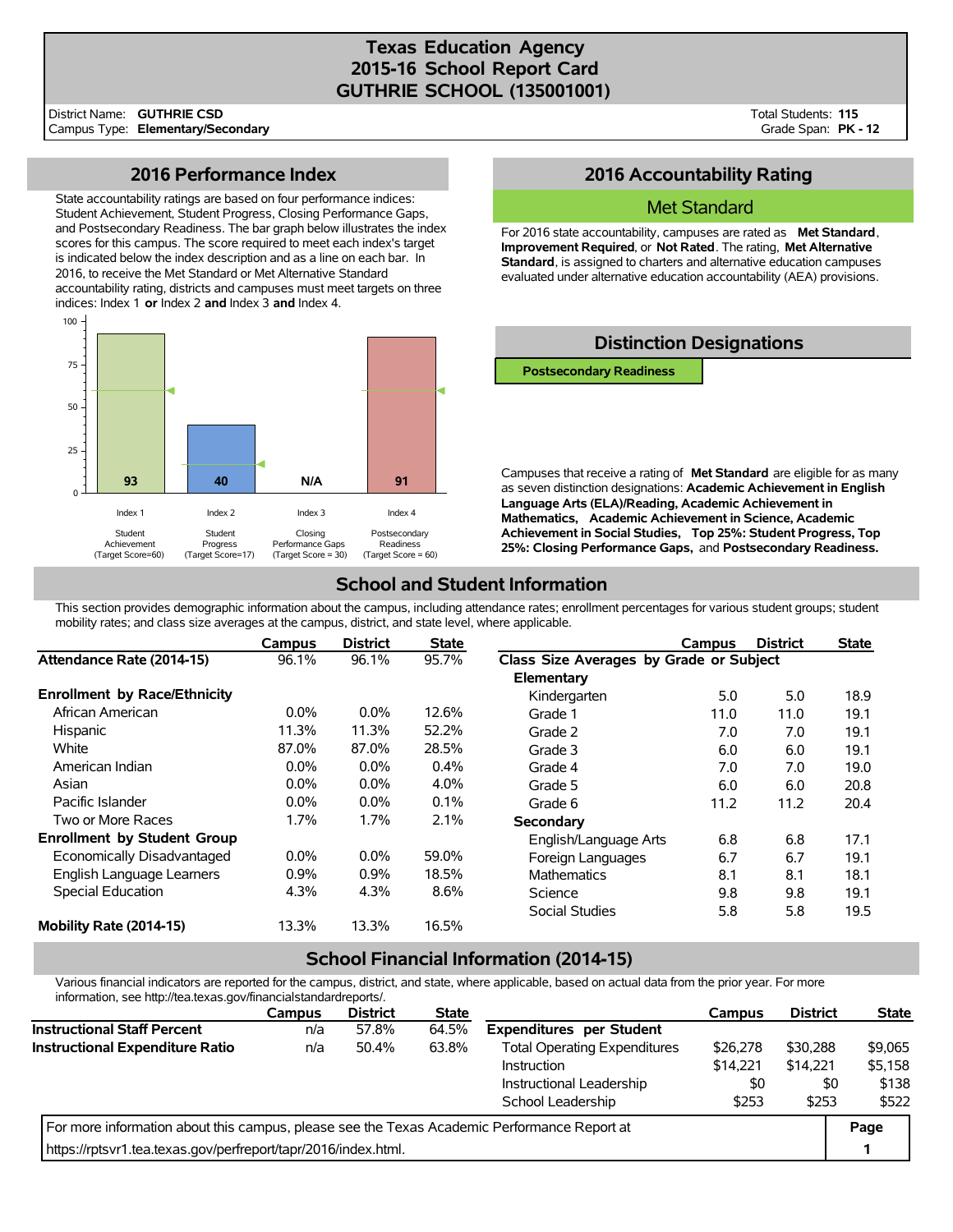### **Texas Education Agency 2015-16 School Report Card**

#### **GUTHRIE SCHOOL (135001001) GUTHRIE CSD**

|                                                                                                                      |      |              |        |                            |                |          |        |          |       |                 | Two or      |               |
|----------------------------------------------------------------------------------------------------------------------|------|--------------|--------|----------------------------|----------------|----------|--------|----------|-------|-----------------|-------------|---------------|
|                                                                                                                      |      |              |        | All                        | African        |          |        | American |       | <b>Pacific</b>  | <b>More</b> | Econ          |
|                                                                                                                      |      | <b>State</b> |        | District Students American |                | Hispanic | White  | Indian   | Asian | <b>Islander</b> | Races       | <b>Disady</b> |
| STAAR Percent at Level II Satisfactory Standard or Above (Sum of All Grades Tested)                                  |      |              |        |                            |                |          |        |          |       |                 |             |               |
| All Subjects                                                                                                         | 2016 | 75%          | 93%    | 93%                        |                | 94%      | 93%    |          |       |                 |             |               |
| Reading                                                                                                              | 2016 | 73%          | 95%    | 95%                        |                | 100%     | 95%    |          |       |                 | $\ast$      |               |
| Mathematics                                                                                                          | 2016 | 76%          | 95%    | 95%                        |                | $\ast$   | 94%    |          |       |                 | $\ast$      |               |
| Writing                                                                                                              | 2016 | 69%          | 80%    | 80%                        |                | $\ast$   | 79%    |          |       |                 |             |               |
| Science                                                                                                              | 2016 | 79%          | 90%    | 90%                        |                | $\ast$   | 94%    |          |       |                 | $\ast$      |               |
| Social Studies                                                                                                       | 2016 | 77%          | 94%    | 94%                        |                | $\ast$   | 93%    |          |       |                 |             |               |
| STAAR Percent at Postsecondary Readiness Standard (Sum of All Grades Tested)                                         |      |              |        |                            |                |          |        |          |       |                 |             |               |
| Two or More Subjects 2016                                                                                            |      | 45%          | 64%    | 64%                        |                | $\ast$   | 65%    |          |       |                 | $\ast$      |               |
| Reading                                                                                                              | 2016 | 46%          | 63%    | 63%                        | $\overline{a}$ | 100%     | 59%    |          |       |                 |             |               |
| Mathematics                                                                                                          | 2016 | 43%          | 77%    | 77%                        |                | $\ast$   | 79%    |          |       |                 | $\ast$      |               |
| Writing                                                                                                              | 2016 | 41%          | 60%    | 60%                        |                | $\ast$   | 58%    |          |       |                 |             |               |
| Science                                                                                                              | 2016 | 47%          | 62%    | 62%                        |                | $\ast$   | 65%    |          |       |                 | $\ast$      |               |
| <b>Social Studies</b>                                                                                                | 2016 | 47%          | 61%    | 61%                        |                | $\ast$   | 67%    |          |       |                 |             |               |
| STAAR Percent at Advanced Standard (Sum of All Grades Tested)                                                        |      |              |        |                            |                |          |        |          |       |                 |             |               |
| All Subjects                                                                                                         | 2016 | 18%          | 24%    | 24%                        |                | $\ast$   | 25%    |          |       |                 | $\ast$      |               |
| Reading                                                                                                              | 2016 | 17%          | 23%    | 23%                        |                | ∗        | 24%    |          |       |                 | $\ast$      |               |
| Mathematics                                                                                                          | 2016 | 19%          | 33%    | 33%                        |                | $\ast$   | 37%    |          |       |                 | $\ast$      |               |
| Writing                                                                                                              | 2016 | 15%          | 25%    | 25%                        |                | $\ast$   | 26%    |          |       |                 |             |               |
| Science                                                                                                              | 2016 | 16%          | $\ast$ | $\star$                    |                | $\ast$   | $\ast$ |          |       |                 | $\ast$      |               |
| <b>Social Studies</b>                                                                                                | 2016 | 22%          | $\ast$ | $\star$                    |                | $\ast$   | $\ast$ |          |       |                 |             |               |
| <b>STAAR Percent Met or Exceeded Progress</b>                                                                        |      |              |        |                            |                |          |        |          |       |                 |             |               |
| All Subjects                                                                                                         | 2016 | 62%          | 67%    | 67%                        |                | $\ast$   | 66%    |          |       |                 | $\ast$      |               |
| Reading                                                                                                              | 2016 | 60%          | 53%    | 53%                        |                | $\ast$   | $\ast$ |          |       |                 |             |               |
| <b>Mathematics</b>                                                                                                   | 2016 | 63%          | 80%    | 80%                        |                | $\ast$   | 82%    |          |       |                 | $\ast$      |               |
| <b>STAAR Percent Exceeded Progress</b>                                                                               |      |              |        |                            |                |          |        |          |       |                 |             |               |
| All Subjects                                                                                                         | 2016 | 17%          | 14%    | 14%                        |                | $\ast$   | 12%    |          |       |                 | $\ast$      |               |
| Reading                                                                                                              | 2016 | 16%          | 12%    | 12%                        |                | $\ast$   | $\ast$ |          |       |                 |             |               |
| <b>Mathematics</b>                                                                                                   | 2016 | 17%          | 16%    | 16%                        |                | $\ast$   | 18%    |          |       |                 | $\ast$      |               |
| Progress of Prior-Year Non-Proficient Students: Percent of Non-Proficient Students Passing STAAR (Sum of Grades 4-8) |      |              |        |                            |                |          |        |          |       |                 |             |               |
| Reading                                                                                                              | 2016 | 35%          | $\ast$ | $\star$                    |                | $\ast$   | $\ast$ |          |       |                 |             |               |

For more information about this campus, please see the Texas Academic Performance Report at **Page** https://rptsvr1.tea.texas.gov/perfreport/tapr/2016/index.html. **2**

'?' Indicates that the data for this item were statistically improbable, or were reported outside a reasonable range. '' Indicates zero observations reported for this group. '\*' Indicates results are masked due to small numbers to protect student confidentiality. Moreover the student confidentiality is not applicable for this group.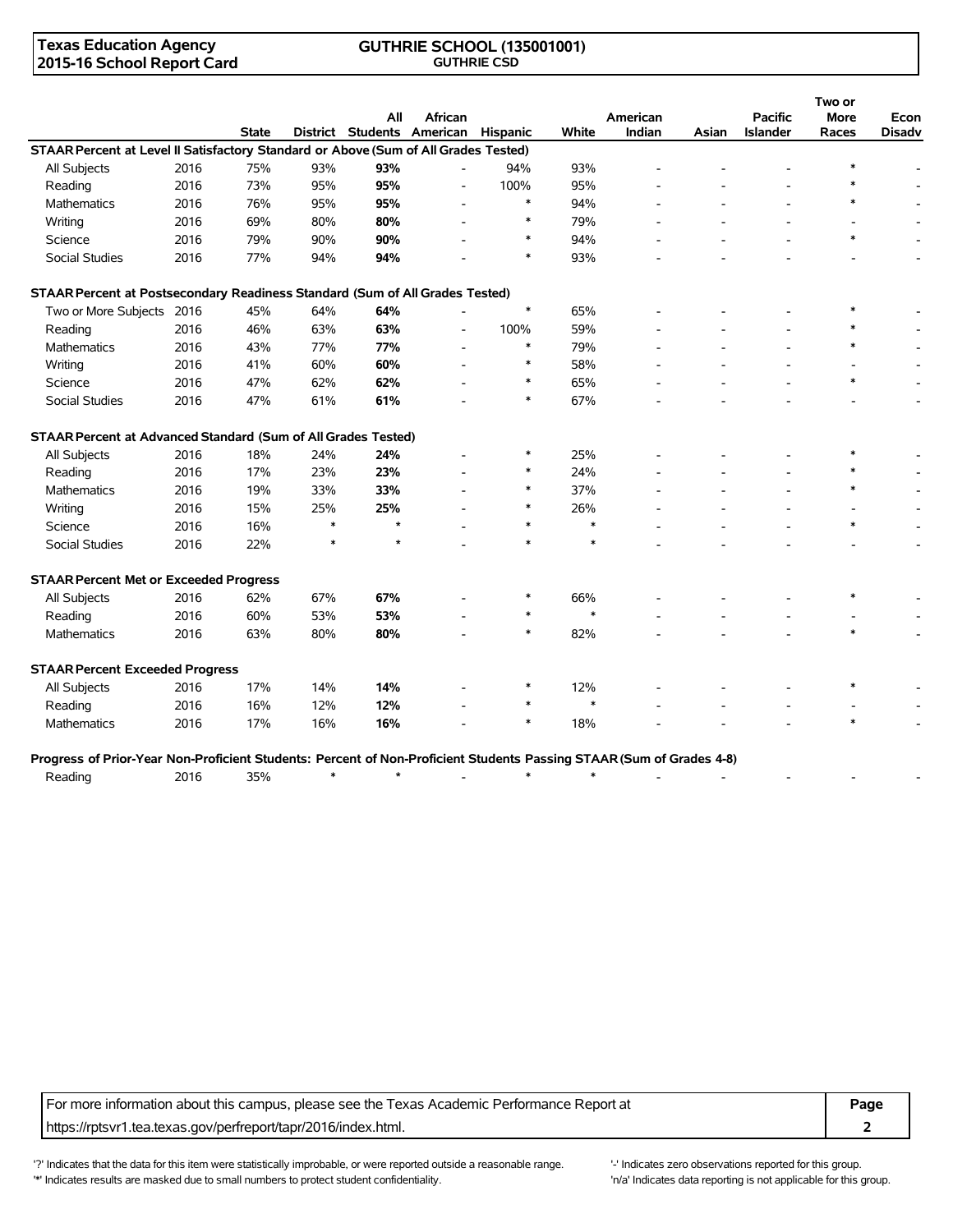### **Texas Education Agency 2015-16 School Report Card**

#### **GUTHRIE SCHOOL (135001001) GUTHRIE CSD**

|                                                                  |      |              |        |         |                                       |          |        |                    |       |                                   | Two or               |                       |
|------------------------------------------------------------------|------|--------------|--------|---------|---------------------------------------|----------|--------|--------------------|-------|-----------------------------------|----------------------|-----------------------|
|                                                                  |      | <b>State</b> |        | All     | African<br>District Students American | Hispanic | White  | American<br>Indian | Asian | <b>Pacific</b><br><b>Islander</b> | <b>More</b><br>Races | Econ<br><b>Disadv</b> |
| <b>Students Success Initiative</b>                               |      |              |        |         |                                       |          |        |                    |       |                                   |                      |                       |
| Grade 5                                                          |      |              |        |         |                                       |          |        |                    |       |                                   |                      |                       |
| Students Meeting Level II Standard on First STAAR Administration |      |              |        |         |                                       |          |        |                    |       |                                   |                      |                       |
| Reading                                                          | 2016 | 73%          | 100%   | 100%    |                                       | *        | 100%   |                    |       |                                   |                      |                       |
| Mathematics                                                      | 2016 | 77%          | 100%   | 100%    |                                       | $\ast$   | 100%   |                    |       |                                   |                      |                       |
| Students Requiring Accelerated Instruction                       |      |              |        |         |                                       |          |        |                    |       |                                   |                      |                       |
| Reading                                                          | 2016 | 27%          | $\ast$ |         |                                       | *        | $\ast$ |                    |       |                                   |                      |                       |
| <b>Mathematics</b>                                               | 2016 | 23%          |        | $\star$ |                                       | $\ast$   | $\ast$ |                    |       |                                   |                      |                       |
| <b>STAAR Cumulative Met Standard</b>                             |      |              |        |         |                                       |          |        |                    |       |                                   |                      |                       |
| Reading                                                          | 2016 | 80%          | 100%   | 100%    |                                       | $\ast$   | 100%   |                    |       |                                   |                      |                       |
| <b>Mathematics</b>                                               | 2016 | 85%          | 100%   | 100%    |                                       | $\ast$   | 100%   |                    |       |                                   |                      |                       |
| Grade 8                                                          |      |              |        |         |                                       |          |        |                    |       |                                   |                      |                       |
| Students Meeting Level II Standard on First STAAR Administration |      |              |        |         |                                       |          |        |                    |       |                                   |                      |                       |
| Reading                                                          | 2016 | 80%          | 100%   | 100%    |                                       | $\ast$   | 100%   |                    |       |                                   |                      |                       |
| <b>Mathematics</b>                                               | 2016 | 71%          | 71%    | 71%     |                                       | $\ast$   | $\ast$ |                    |       |                                   |                      |                       |
| Students Requiring Accelerated Instruction                       |      |              |        |         |                                       |          |        |                    |       |                                   |                      |                       |
| Reading                                                          | 2016 | 20%          | $\ast$ |         |                                       |          | ∗      |                    |       |                                   |                      |                       |
| <b>Mathematics</b>                                               | 2016 | 29%          | $\ast$ | $\star$ |                                       | $\ast$   | $\ast$ |                    |       |                                   |                      |                       |
| <b>STAAR Cumulative Met Standard</b>                             |      |              |        |         |                                       |          |        |                    |       |                                   |                      |                       |
| Reading                                                          | 2016 | 86%          | 100%   | 100%    |                                       | *        | 100%   |                    |       |                                   |                      |                       |
| <b>Mathematics</b>                                               | 2016 | 81%          | 100%   | 100%    |                                       | $\ast$   | 100%   |                    |       |                                   |                      |                       |

For more information about this campus, please see the Texas Academic Performance Report at **Page** https://rptsvr1.tea.texas.gov/perfreport/tapr/2016/index.html. **3**

'?' Indicates that the data for this item were statistically improbable, or were reported outside a reasonable range. '-' Indicates zero observations reported for this group. '\*' Indicates results are masked due to small numbers to protect student confidentiality. Moreover the student of the student confidentiality.